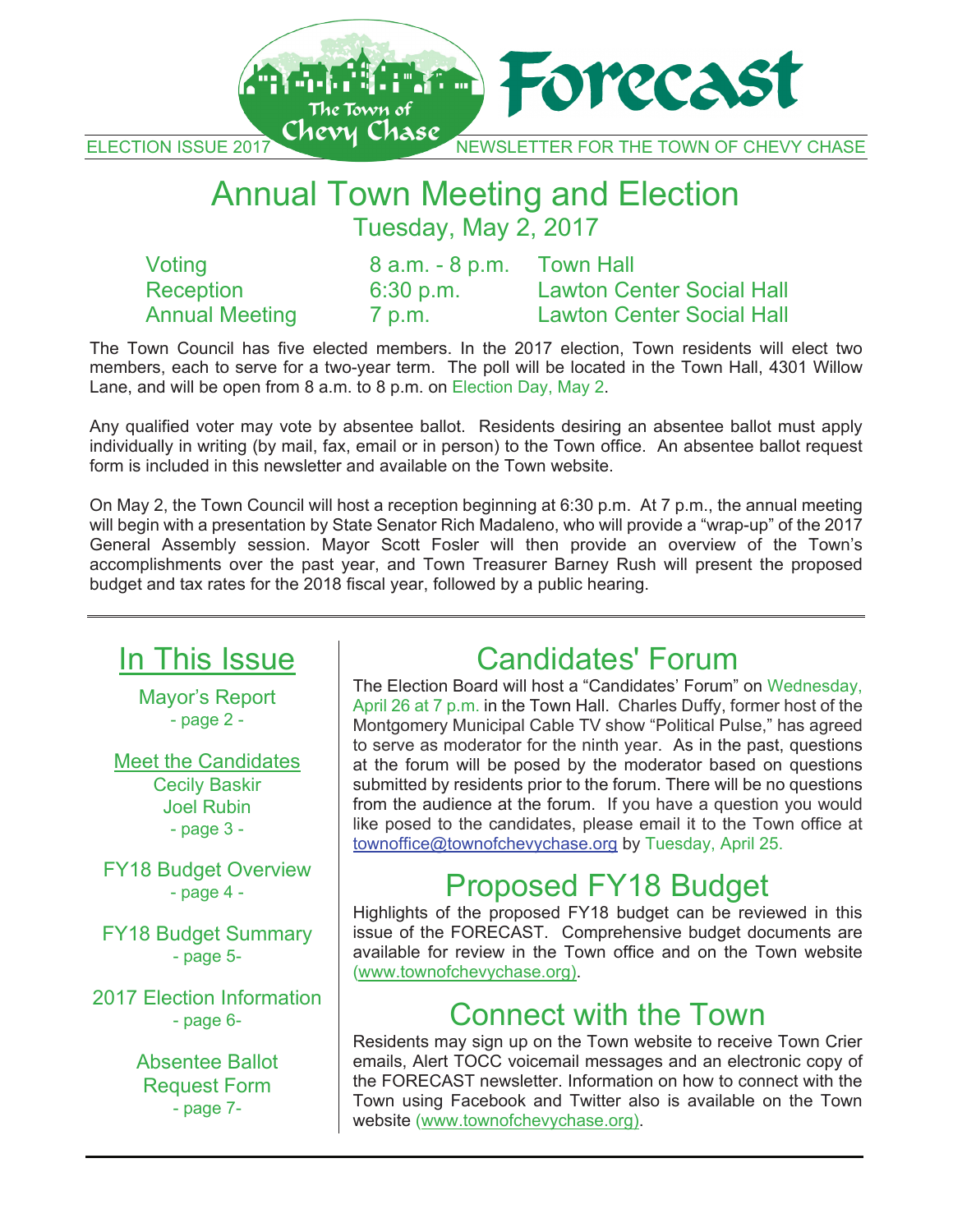# Fiscal Year 2017 Year-End Report from Mayor Scott Fosler

This has been an enormously busy and productive year for our Town. None of our progress and success would have been possible without our incredible standing and special committees, active and alert Town residents, and a dedicated and talented Town staff. I also want to recognize my colleagues on the Town Council for their tireless efforts and engagement. Many, many thanks to all!

#### Bethesda Downtown Plan

Through the combined efforts of the Town Council, Special Committee on the Bethesda Downtown Plan, Coalition of Bethesda Area Residents (CBAR), and numerous Town residents and neighbors, we have made steady progress in shaping the Bethesda Downtown Sector Plan in a manner we believe to be in the public interest, including the creation of an attractive urban cluster and protection of adjacent residential neighborhoods such as ours.

The Bethesda Plan, which has been over two years in preparation, is now before the County Council for final adoption. We will not know the outcome until the Council acts. But we have good reason to expect several Town proposals to be incorporated into the new Plan, including the following:

- development staging, which would place interim limits on growth so that the impacts on schools, transportation and parks can be measured and assessed before additional development proceeds;
- reduction of proposed building heights on the east side of Wisconsin Avenue, with higher buildings and density concentrated closer to the Metro station;
- an option for conversion of the surface parking lots along  $46<sup>th</sup>$  Street to parks, with the proviso that means of financing will need to be found to make that option practical;
- a dedicated greenway between the Town and development along Wisconsin Avenue, with incentives for developers to provide additional greenway width.

We need to continue the Town's systematic and energetic focus during this "end stage" of the Plan's adoption to assure the gains we've made are accurately incorporated into law and policy documents, to guard against possible backtracking, or even reversals, and to push for further gains we still hope to make. We will continue to keep residents informed of our progress on these tasks.

#### Purple Line Mitigation

While some work on the Purple Line has been put on hold pending the outcome of litigation related to the environmental impact of the light rail project, the Town's Special Committee on Purple Line Mitigation has been actively engaged in reducing the anticipated impacts of the project. The Committee continues to focus on issues related to water quality and storm water management; parking, traffic and safety during both construction and ongoing future operations; aesthetic and visual mitigation; regulatory and legal issues; and realignment of the Capital Crescent Trail. The Council also has asked the Town's Public Services Committee to review and consider plans for a proposed Lynn Drive underpass, which would provide hiker/biker access beneath the light rail tracks. Again, we will continue to keep you informed of our progress on this front.

#### Town Budget and Financial Position

I am pleased to report that the Town continues to enjoy sound financial health. We expect to realize a surplus of approximately \$337,000 in this fiscal year, primarily a result of not spending budgeted monies to repave our streets and repair our sidewalks due to the ongoing utility replacement projects by the Washington Suburban Sanitary Commission (WSSC) and Washington Gas. We anticipate these surplus funds will be spent in future years once these utility upgrades near completion, so it is beneficial to have these surplus funds in our reserve account.

The Council recently approved a proposed budget for fiscal year 2018, which begins on July 1, 2017. The Council will hold a public hearing at the May 2 annual Town meeting before adopting a final budget for the next fiscal year. Budget information is included in this issue of the Forecast newsletter, and detailed budget documents are available for review on the Town website.

The proposed budget for next year maintains funding for all the high-quality municipal programs and services that we have come to enjoy, including backdoor household trash and single-stream recycling collection, household organic waste collection, a full repertoire of special events, and private tree planting and maintenance programs.

I hope to see many of you at the Town's May 2 annual meeting and election.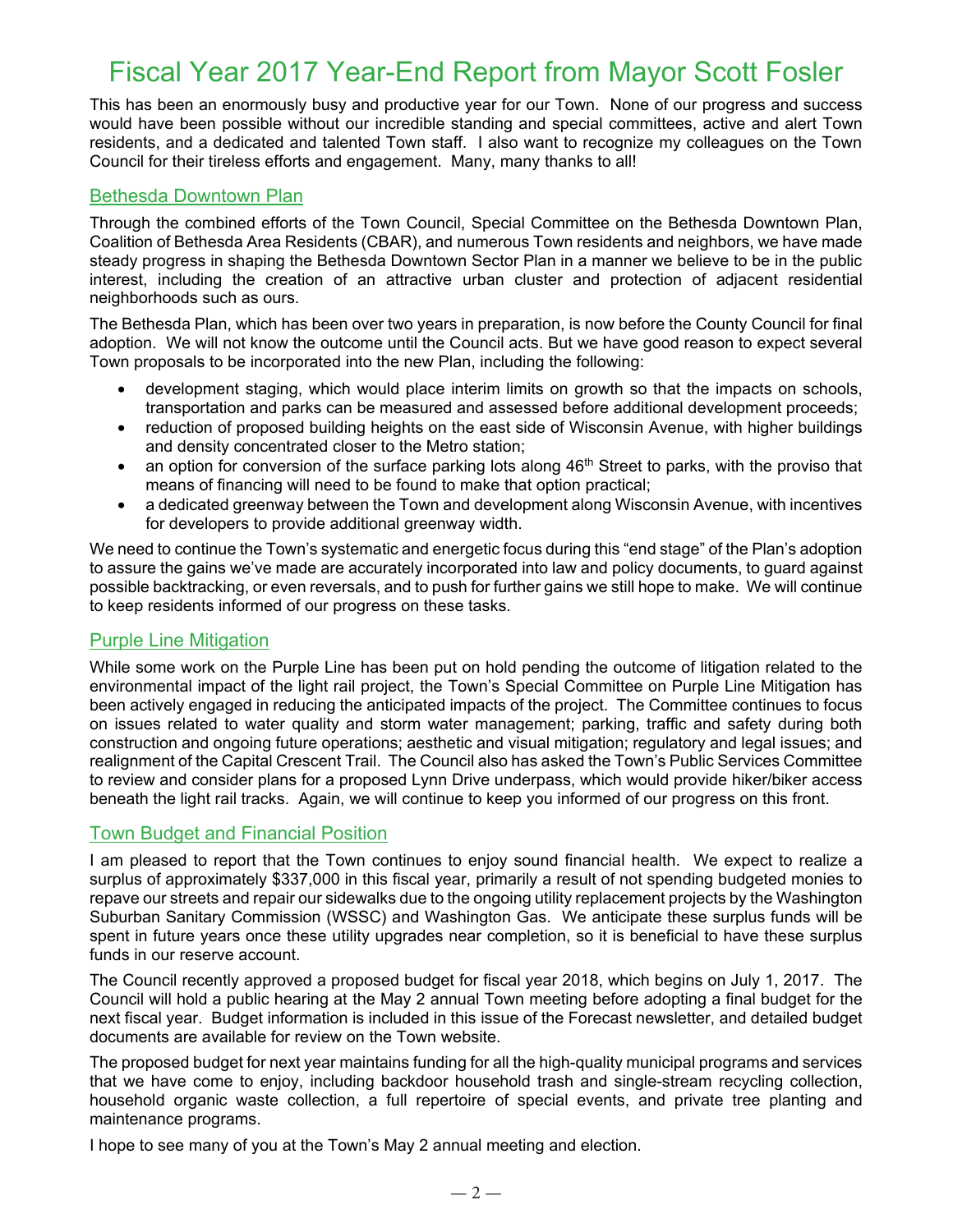# MEET THE CANDIDATES

### Cecily Baskir, 4408 Ridge Street

My involvement with Town government began in 2015, when my husband John Freedman and I became concerned about the impact of new Bethesda development on our neighborhood. Although I could hardly imagine it at the time, what began as grassroots activism evolved rapidly into co-chairing the Town's Special Committee on the Bethesda Downtown Plan and then my recent appointment to fill a Council vacancy. Since then, I have been honored, energized, challenged, and motivated to make a positive impact. I ask for your support on May 2 to continue my service on the Town Council.

The most important function of Town government is to provide services that maintain – and even improve – our quality of life. The Town today faces a number of significant challenges within and around our borders that have the potential to imperil that quality of life, such as the redevelopment of downtown Bethesda and the future of the Purple Line and Capital Crescent Trail. Our Town Council should pay vigilant attention to protecting the interests of Town residents in the face of these challenges, as well as to other vital municipal services like trash collection, snow removal, public safety, and more. And it should do so in a responsive, fiscally responsible, and informed way.

If you elect me to a full term, I commit that I will approach each issue, big or small, with an open mind, willing to listen respectfully to all ideas and concerns. As I have since January, I will ask a lot of questions, examine available information, and apply the best independent judgment that I can. I may not be able to make everyone happy all of the time, but I promise to act thoughtfully and conscientiously.

I am a proud graduate of Rosemary Hills, Chevy Chase Elementary, Westland, and B-CC. After studying, working, and traveling around the world, I moved home in 2007 to raise my family in the community in which I was raised. I am now a resident of Ridge Street, a mother of two young children, a lawyer, a small business owner, a teacher, a PTA board member, a cyclist, and a pet owner. Each aspect of my diverse experience informs my perspectives – perspectives that I would be thrilled to bring to the table as your representative on the Town Council. Thank you for your support.

# Joel Rubin, 4401 Walsh Street

My name is Joel Rubin and I am running for a seat on the Chevy Chase Town Council because of my deep commitment to our community and our families, concerns about the changes affecting our town's long term future, and passion for public service.

My wife, our three young daughters - who attend Montgomery County public schools - and my mother-in-law have been living in the town for more than a decade. I have been an active volunteer for the Town of Chevy Chase for many years, including having served on the Land Use, Public Services, and Long Range Planning Committees, the latter of which I now serve as the Chair.

As you may know, I ran for Congress in last year's Democratic primary, which provided me with an opportunity to learn about the issues facing our community. It also gave me the opportunity to develop strong relationships with our new Member of Congress, Jamie Raskin, and the State's new Democratic Party chair, Kathleen Matthews.

Right now, our town is at a crossroads. We are in the midst of dynamic physical changes, with explosive growth along all of our borders. Yet there is insufficient investment in the services we need to match these changes. Our town is growing and bringing in roughly 70 new, younger families every year. However, it's not clear that the schools are meeting the needs of our children. And our senior citizens are facing uncertainty at the national level. In the near future, we will also be facing significant budget choices on both the State and local level.

With your support, I will bring nearly 20 years of public service experience to the table. From my time as a Peace Corps Volunteer to most recently serving as a Deputy Assistant Secretary of State in the Obama Administration, I have learned the importance of engaging people directly about the issues that affect them most. I promise to be both a strong listener and an advocate for you on the Town Council, to the County leadership, to the State delegation, and when necessary, to our Congressional representatives.

We live in a wonderful town that is going through significant changes. Our Town's government has done an excellent job, yet we have more work to do. With your vote, I will join the Town Council to help us chart a path forward together. Please vote for me on May 2nd.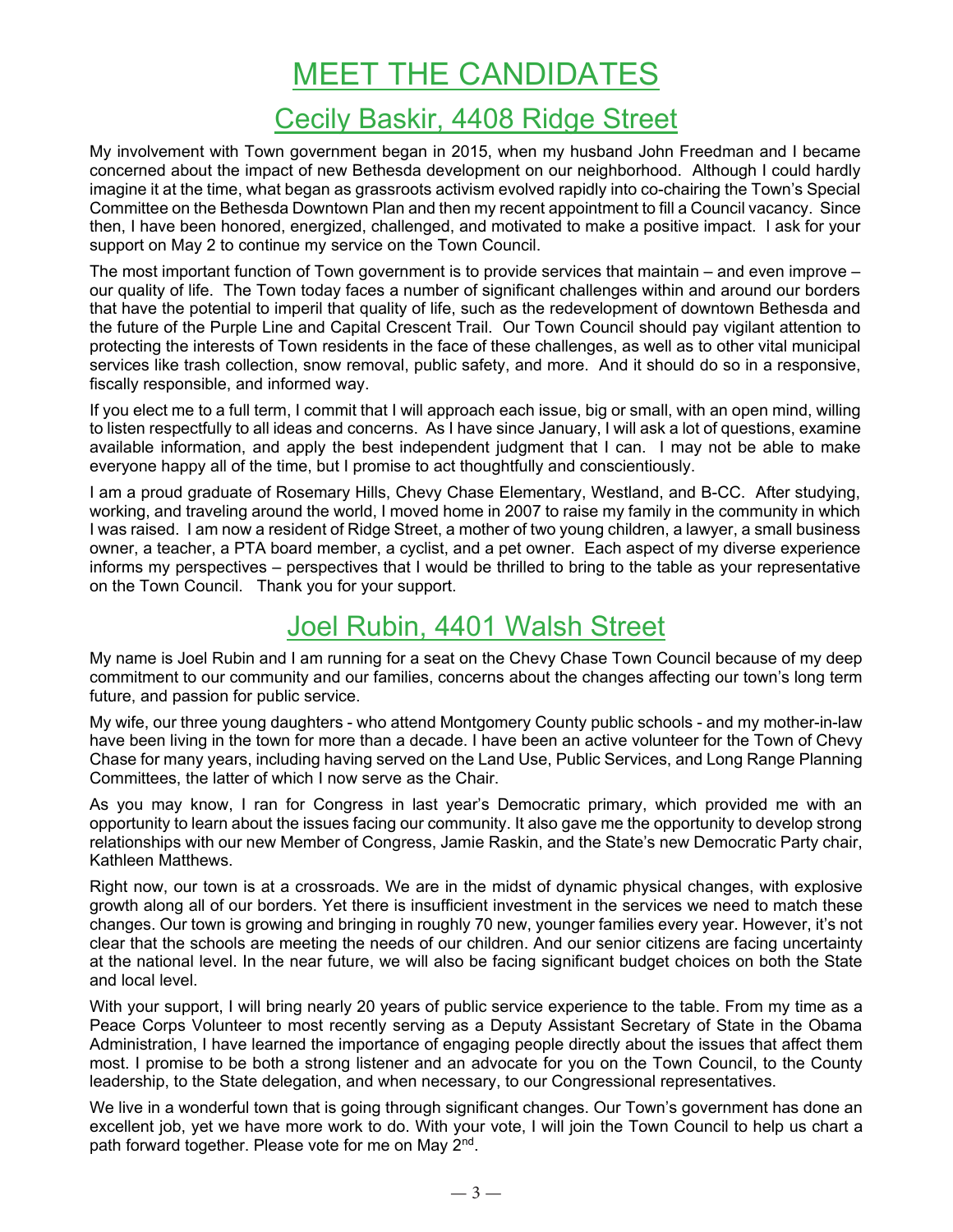## FY18 Budget Public Hearing and Adoption

At the May 2 annual meeting, the Town Council will hold a public hearing during which residents may comment on the proposed **\$2.6 million combined operating and capital budgets** as well as a proposed **real estate tax rate of 1 cent per \$100 of assessed value,** which is the same rate as this year. The Council will adopt the budget following the public hearing.

### Current Financial Position

The Town has maintained fiscal stability through careful planning, and we continue to enjoy sound financial health. Looking ahead, we note the recent decision by the Maryland General Assembly to **forgive the repayment of over-distributed income taxes** to Maryland municipalities, including the Town. The bill awaits the decision of the Governor. The Town **continues to owe approximately \$725,000 to the state** due to the 2015 U.S. Supreme Court decision that requires a state to provide a local income tax credit to those residents who pay taxes to another state (the "Wynne Decision"). However, these payments are interest free and will be spread out over five years beginning in May 2019.

We expect to realize a surplus of approximately \$337,000 in the current fiscal year. This arises almost entirely from underspending our budget for street paving and sidewalks, and we expect this amount will be spent in the near future as we catch up on repaving as the utility work winds down. The Town's **general fund balance** as of June 30, 2017 is expected to be approximately \$7.72 million.

## FY18 Budget Overview

#### **Revenues**

- Total operating revenues are budgeted at \$2,632,700, of which **\$2 million** is **projected income tax** revenue and \$120,000 is proposed real property tax revenue.
- The Town Council is proposing to maintain a **real property tax of 1 cent** per \$100 of assessed value. This is equal to \$100 for each \$1 million in a home's assessed value.
- If the Town maintains a property tax in FY18, Montgomery County will provide the Town with approximately \$130,000 in **municipal tax duplication reimbursement** for savings realized by not providing certain services within the Town's borders.
- The Town Council is proposing to levy a **tax on utility property** in the Town of 66 cents per \$100 of assessed value. This tax is paid by utility companies, not Town residents.

### Operating Expenditures

- Total operating expenditures are budgeted at \$2,087,500.
- The FY18 budget includes funds to continue the Town's quality municipal services. The Council is recommending continuation of all current policies and levels of support for Town programs and services.
- The FY18 budget maintains funding for **16-hour per day police coverage**.
- The FY18 budget includes funding for **sidewalk snow removal** when snowfall amounts to 6 inches or more. The Mayor and Town Manager will continue to have discretion to provide sidewalk shoveling under this threshold should conditions warrant it.
- The FY18 budget includes modest funding to continue Town efforts to mitigate the impacts of the new **Bethesda Downtown Plan** and the proposed **Purple Line** light rail project.

#### Capital Expenditures

- Total capital expenditures are budgeted at \$528,000.
- The budget includes funds for **anticipated street and sidewalk repairs**, although we may spend an additional amount beyond what is budgeted, corresponding to the surplus realized this year. Funds are also available for additional street lighting and new street trees.

#### General Fund Balance

• The Town's unassigned reserve balance is projected to be \$7,741,650 on June 30, 2018.

The Town Council wants to hear your thoughts on the proposed FY18 budget. You may share your comments at the public hearing on the proposed budget at the Town's annual meeting on May 2, or you may submit your comments by mail or e-mail to townoffice@townofchevychase.org. Comprehensive budget documents are available for review in the Town office and on the Town website.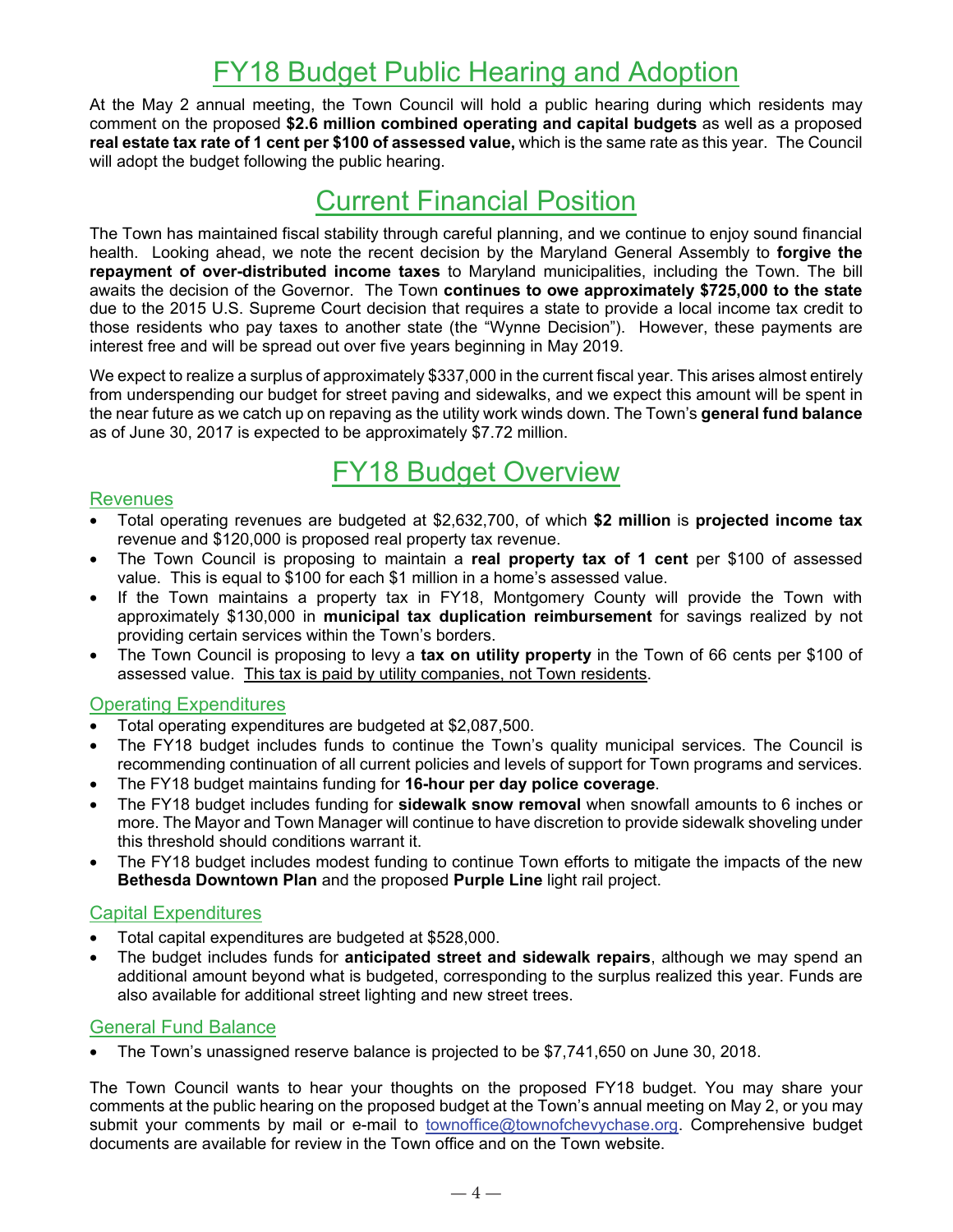# **FY18 Proposed Budget**

| <b>Budget Summary</b>                                     | <b>FY16</b><br><b>Actual</b>     | <b>FY17</b><br><b>Budget</b> | <b>FY17</b><br><b>Est. Actual</b> | <b>FY18</b><br><b>Budget</b> |
|-----------------------------------------------------------|----------------------------------|------------------------------|-----------------------------------|------------------------------|
| <b>OPERATING REVENUES</b>                                 |                                  |                              |                                   |                              |
| <b>Taxes</b>                                              |                                  |                              |                                   |                              |
| <b>Income Taxes</b>                                       | 2,345,056                        | 2,200,000                    | 2,075,000                         | 2,075,000                    |
| Real Property Tax (\$0.01/\$100 for FY18)                 | 110                              | 120,000                      | 120,000                           | 120,000                      |
| <b>Highway User Revenue</b>                               | 84,512                           | 88,000                       | 88,000                            | 85,000                       |
| Utility Property Tax (\$0.66/\$100 for FY18) <sup>1</sup> | 0                                | 0                            | 0                                 | 29,700                       |
| <b>Subtotal - Taxes</b>                                   | 2,429,678                        | 2,408,000                    | 2,283,000                         | 2,309,700                    |
| <b>Reimbursements and Bank Shares</b>                     | 76,977                           | 130,500                      | 132,178                           | 130,500                      |
| <b>Permit Fees and Cable TV Revenue</b>                   | 102,479                          | 115,000                      | 113,000                           | 113,000                      |
| <b>Other Revenue</b>                                      | 43,345                           | 30,500                       | 47,510                            | 79,500                       |
| <b>TOTAL OPERATING REVENUES</b>                           | 2,652,479                        | 2,684,000                    | 2,575,688                         | 2,632,700                    |
| <b>OPERATING EXPENDITURES</b>                             |                                  |                              |                                   |                              |
| <b>General Government</b>                                 |                                  |                              |                                   |                              |
| <b>Salaries &amp; Benefits</b>                            | 740,817                          | 658,250                      | 611,675                           | 567,500                      |
| <b>Professional Services</b>                              | 218,089                          | 281,000                      | 302,300                           | 255,750                      |
| Civic Affairs and Community Programs                      | 107,527                          | 109,000                      | 104,500                           | 105,000                      |
| <b>Other Services &amp; Supplies</b>                      | 109,237                          | 84,000                       | 90,622                            | 89,500                       |
| <b>Subtotal - General Government</b>                      | 1,175,670                        | 1,132,250                    | 1,109,097                         | 1,017,750                    |
| <b>Public Works</b>                                       |                                  |                              |                                   |                              |
| Sanitation and Waste Removal                              | 354,985                          | 360,500                      | 354,750                           | 379,250                      |
| <b>Streets and Roads</b>                                  | 333,186                          | 219,000                      | 62,500                            | 188,500                      |
| Parks, Grounds and Trees                                  | 125,887                          | 157,000                      | 153,000                           | 162,000                      |
| <b>Subtotal - Public Works</b>                            | 814,058                          | 736,500                      | 570,250                           | 729,750                      |
| <b>Public Safety (Police)</b>                             | 407,592                          | 353,000                      | 341,295                           | 340,000                      |
| <b>TOTAL OPERATING EXPENDITURES</b>                       | 2,397,320                        | 2,221,750                    | 2,020,642                         | 2,087,500                    |
| <b>CAPITAL EXPENDITURES</b>                               |                                  |                              |                                   |                              |
| <b>Streets and Roads</b>                                  | 106,539                          | 510,000                      | 207,500                           | 508,000                      |
| Parks, Grounds and Trees                                  | 19,327                           | 30,000                       | 10,000                            | 15,000                       |
| <b>Facilities and Equipment</b>                           | 0                                | 5,000                        | 0                                 | 5,000                        |
| <b>TOTAL CAPITAL EXPENDITURES</b>                         | 125,866                          | 545,000                      | 217,500                           | 528,000                      |
| <b>TOTAL EXPENDITURES</b>                                 | 2,523,186                        | 2,766,750                    | 2,238,142                         | 2,615,500                    |
| <b>SURPLUS/DEFICIT</b>                                    | 129,293                          | (82, 750)                    | 337,546                           | 17,200                       |
| <b>COUNTY PENSION LIABILITY PAYMENT<sup>2</sup></b>       | 0                                | $\mathbf 0$                  | (142, 582)                        | $\boldsymbol{0}$             |
| <b>CHANGE TO GENERAL FUND BALANCE</b>                     | 129,293                          | (82, 750)                    | 194,964                           | 17,200                       |
| <b>ENDING GENERAL FUND BALANCE</b>                        | 7,529,486                        | 7,446,736                    | 7,724,450                         | 7,741,650                    |
|                                                           | <b>FY18 Contingent Reserve 3</b> |                              |                                   | 1,053,080                    |

<sup>1</sup> this tax is paid by utility companies, not by Town residents.

 $2$  this represents a lump sum payment of the Town's remaining liability in the County pension plan.

 $3$  this represents 40 percent of the Town's annual operating revenue. It is included in the Town's general fund balance.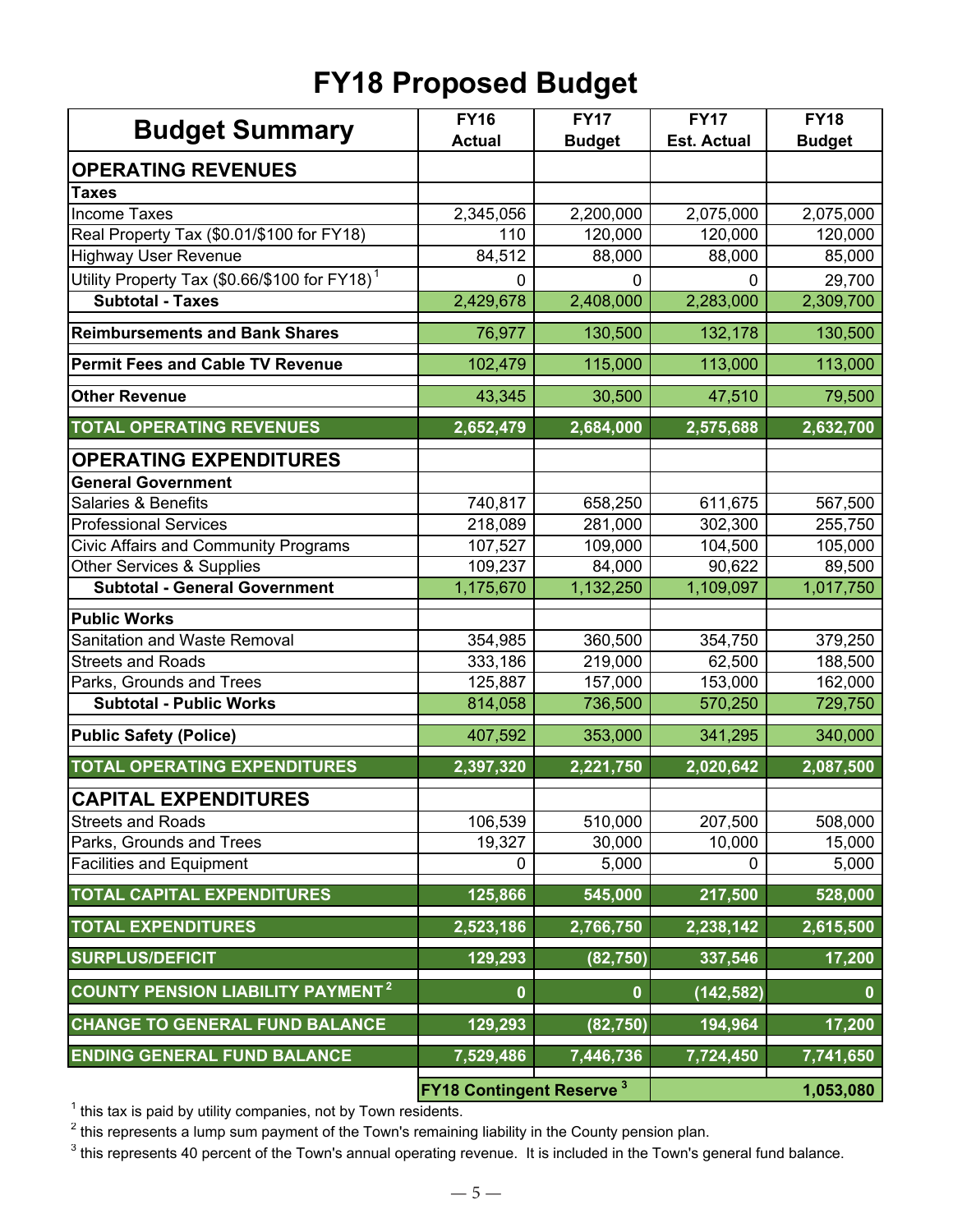# TOWN COUNCIL ELECTION – May 2, 2017

Poll Location and Hours: Town Hall, 4301 Willow Lane, 8 a.m. - 8 p.m.

### Election Day is Tuesday, May 2

Town residents will select two candidates in the 2017 election, each to serve on the Council for a twoyear term. The terms of Fred Cecere and Cecily Baskir, who was appointed by the Council to complete the term of John Bickerman, will expire in May.

Town elections are governed by the provisions of Chapter 8 of the Town of Chevy Chase Municipal Code and election procedures adopted by the Town Council.

#### Poll Location & Hours

The poll will be located in the Town Hall, 4301 Willow Lane, and will be open from 8 a.m. to 8 p.m. on Election Day, Tuesday, May 2, 2017.

### Write-In Candidates

To be qualified for election, a write-in candidate must file a certificate of candidacy and a financial disclosure statement before 5 p.m. on Tuesday, April 25, the 7<sup>th</sup> calendar day preceding the election. Both forms are available in the Town office and on the Town website. There will be appropriate blanks on the printed ballot for the purpose of adding write-in candidates at the time of the election.

#### Notice of Candidates

Statements of the nominated Council candidates appear in this issue of the FORECAST and on the Town website (www.townofchevychase.org). Notice of the filing of a certificate of candidacy for a writein candidate will be provided to Town residents within 24 hours of the filing of the certificate.

### Candidates' Forum

Candidates will participate in a moderated forum and dialogue with the community on Wednesday, April 26 at 7 p.m. in the Town Hall. The Election Board will accept questions in advance from Town residents. If you have a question you would like posed to the candidates, please send it to the Town office at townoffice@townofchevychase.org by Tuesday, April 25.

### Voting Eligibility

To be eligible to vote in the May 2 Town election, you must be a citizen of the United States, at least 18 years of age, have resided in the Town for at least 30 days immediately preceding the election, and be a registered voter of the State of Maryland in Montgomery County. If you have recently moved to the Town of Chevy Chase or are uncertain whether your name is on the list of registered, qualified voters, you may call the Montgomery County Election Board at 240-777-VOTE or visit the Maryland State Board of Elections website at https://voterservices.elections.maryland.gov/VoterSearch.

### Voting By Absentee Ballot

Residents desiring an absentee ballot must apply individually in writing (by mail, fax, email or in person) to the Town office. Absentee ballot requests are considered public documents and are subject to public inspection. Once an absentee ballot request has been received, the Town will mail or hand deliver a ballot and return envelope to the requestor in a sealed envelope. The original absentee ballot must be returned in the printed envelope provided by the Town. To be counted, any absentee ballot must be received by the Town office by 8 p.m. on Election Day, Tuesday, May 2, 2017.

#### Election Board

Residents with questions on any aspect of the election are encouraged to contact a member of the Election Board: Steve Lawton, Chair, 301-654-5904; Mike Lebowitz, 301-466-1204; and Chris Wright, 301-656-3307.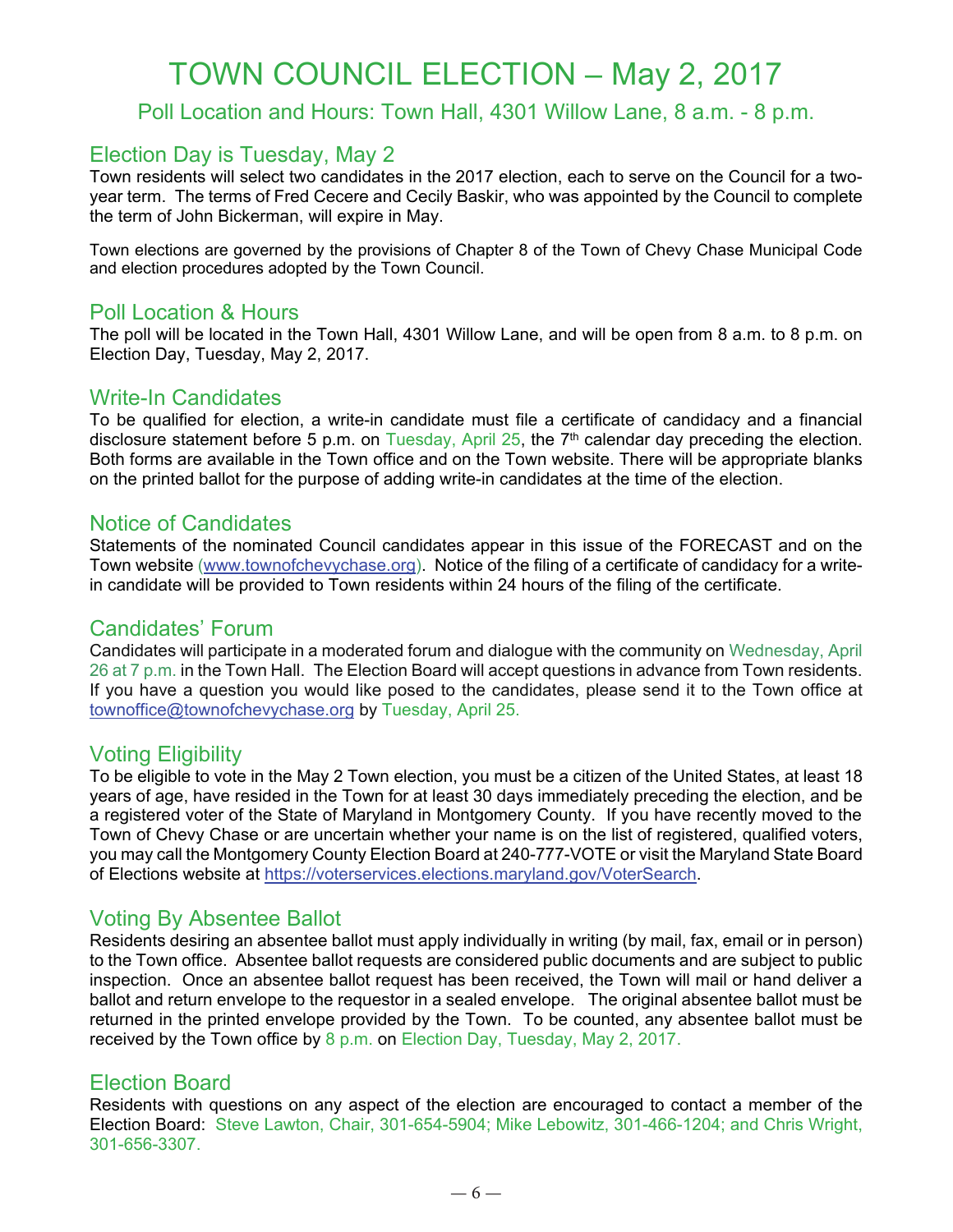

Town Request #

### **REQUEST FOR ABSENTEE BALLOT Town Council Election -- Tuesday, May 2, 2017**

*Incomplete or illegible absentee ballot requests cannot be processed.* 

|                                                                                                                                     | Phone Number: Email Address:<br>(used only if needed to process this request) Email Address:<br>(used only if needed to process this request) |  |  |
|-------------------------------------------------------------------------------------------------------------------------------------|-----------------------------------------------------------------------------------------------------------------------------------------------|--|--|
| If you are not picking up your absentee ballot in person, please indicate how you would like to receive<br>your absentee ballot.    |                                                                                                                                               |  |  |
| $\Box$ Delivered by hand or mail to the address above.                                                                              |                                                                                                                                               |  |  |
| $\Box$ Mailed (first class USPS) to a different address:                                                                            |                                                                                                                                               |  |  |
|                                                                                                                                     |                                                                                                                                               |  |  |
| City: $\begin{bmatrix} \text{City:} \\ \text{Mix:} \end{bmatrix}$ State: $\begin{bmatrix} \text{Zip:} \\ \text{Div:} \end{bmatrix}$ |                                                                                                                                               |  |  |
| $\Box$ Delivered by hand or mail to a designated agent for the requestor:                                                           |                                                                                                                                               |  |  |
|                                                                                                                                     |                                                                                                                                               |  |  |
|                                                                                                                                     |                                                                                                                                               |  |  |
|                                                                                                                                     |                                                                                                                                               |  |  |
| Please provide an absentee ballot so that I may vote in the Annual Election of the Town of Chevy<br>Chase.                          |                                                                                                                                               |  |  |

#### **\_\_\_\_\_\_\_\_\_\_\_\_\_\_\_\_\_\_\_\_\_\_\_\_\_\_\_\_\_\_\_\_\_\_\_\_\_\_\_\_\_\_\_\_\_\_ Signature of Applicant**

*Voter Eligibility: To be an eligible voter in the Town, a resident must be a citizen of the United States, at least eighteen years of age, have resided within the corporate limits of the Town for thirty days preceding any Town election, and be a registered voter of the State of Maryland in Montgomery County.*

*To be counted, any absentee ballot must be received by the Town office by 8 p.m. on Election Day, Tuesday, May 2, 2017. The ballot must be in the printed return envelope provided by the Town at the time the ballot was issued. Absentee ballot requests are considered public documents and are subject to public inspection.*